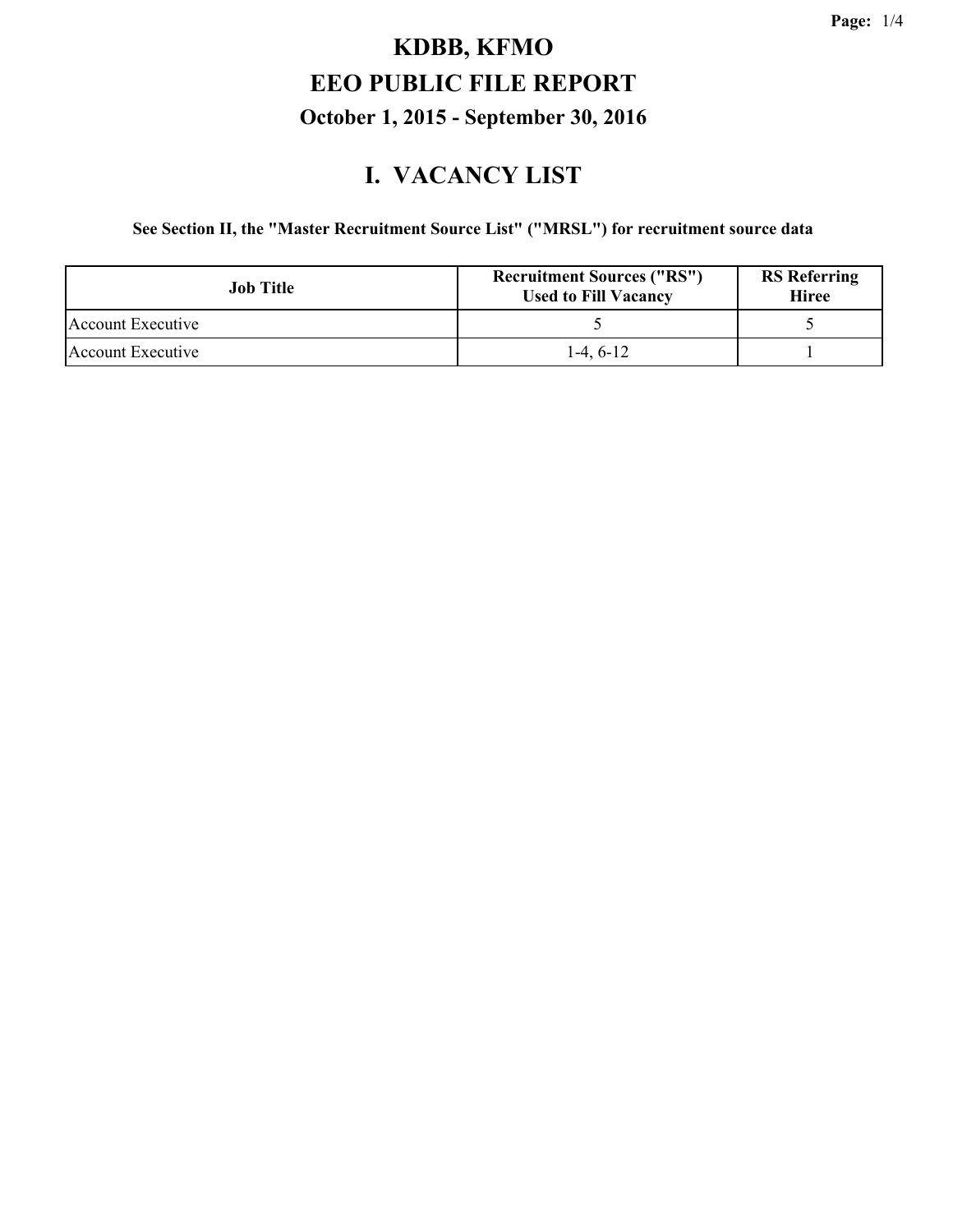#### **II. MASTER RECRUITMENT SOURCE LIST ("MRSL")**

| <b>RS</b><br><b>Number</b> | <b>RS</b> Information                                                                                                                                                         | <b>Source Entitled</b><br>to Vacancy<br><b>Notification?</b><br>(Yes/No) | <b>No. of Interviewees</b><br><b>Referred by RS</b><br>Over<br><b>Reporting Period</b> |  |
|----------------------------|-------------------------------------------------------------------------------------------------------------------------------------------------------------------------------|--------------------------------------------------------------------------|----------------------------------------------------------------------------------------|--|
| $\mathbf{1}$               | B104FM.COM<br>PO BOX 36<br>PARK HILLS, Missouri<br><b>LARRY JOSEPH</b>                                                                                                        | N                                                                        | 1                                                                                      |  |
| $\overline{2}$             | <b>Broadcast Center</b><br>2360 Hampton Avenue<br>St. Louis, Missouri 63139<br>Phone: 314-647-8181<br>Email: placement@broadcastcenterinfo.com<br>John Carroll                | N                                                                        | $\boldsymbol{0}$                                                                       |  |
| 3                          | Central Missouri State Univ<br>University Union 302<br>Warrensburg, Missouri 64093<br>Phone: 660-543-4111<br>Email: mba@mbaweb.org<br>Fax: $1-660-543-4668$<br>Theresa Alewel | $\mathbf N$                                                              | $\boldsymbol{0}$                                                                       |  |
| 4                          | Columbia College<br>1001 Roger Street<br>Columbia, Missouri 65216<br>Phone: 573-875-7425<br>Fax: 1-573-875-7209<br>Don Malson                                                 | ${\bf N}$                                                                | $\boldsymbol{0}$                                                                       |  |
| 5                          | <b>Exigent Circumstances</b>                                                                                                                                                  | ${\bf N}$                                                                | $\overline{4}$                                                                         |  |
| 6                          | Jefferson College<br>1000 Viking Drive<br>Hillsboro, Missouri 63050<br>Phone: 636-789-3951<br>Email: bgross@jeffco.edu<br><b>Bob Gross</b>                                    | ${\bf N}$                                                                | $\boldsymbol{0}$                                                                       |  |
| $\overline{7}$             | Mineral Area College<br>P.O. Box 1000<br>Park Hills, Missouri 63601<br>Phone: 573-518-2251<br>Email: kneff@mineralarea.edu<br>Kathryn Neff                                    | ${\bf N}$                                                                | $\boldsymbol{0}$                                                                       |  |
| 8                          | Missouri Broadcasters Association<br>P.O. Box 10445<br>Jefferson City, Missouri 65110-4445<br>Phone: 573-636-6692<br>Email: Mandi@mbaweb.org<br>Mandi Heiland                 | N                                                                        | $\boldsymbol{0}$                                                                       |  |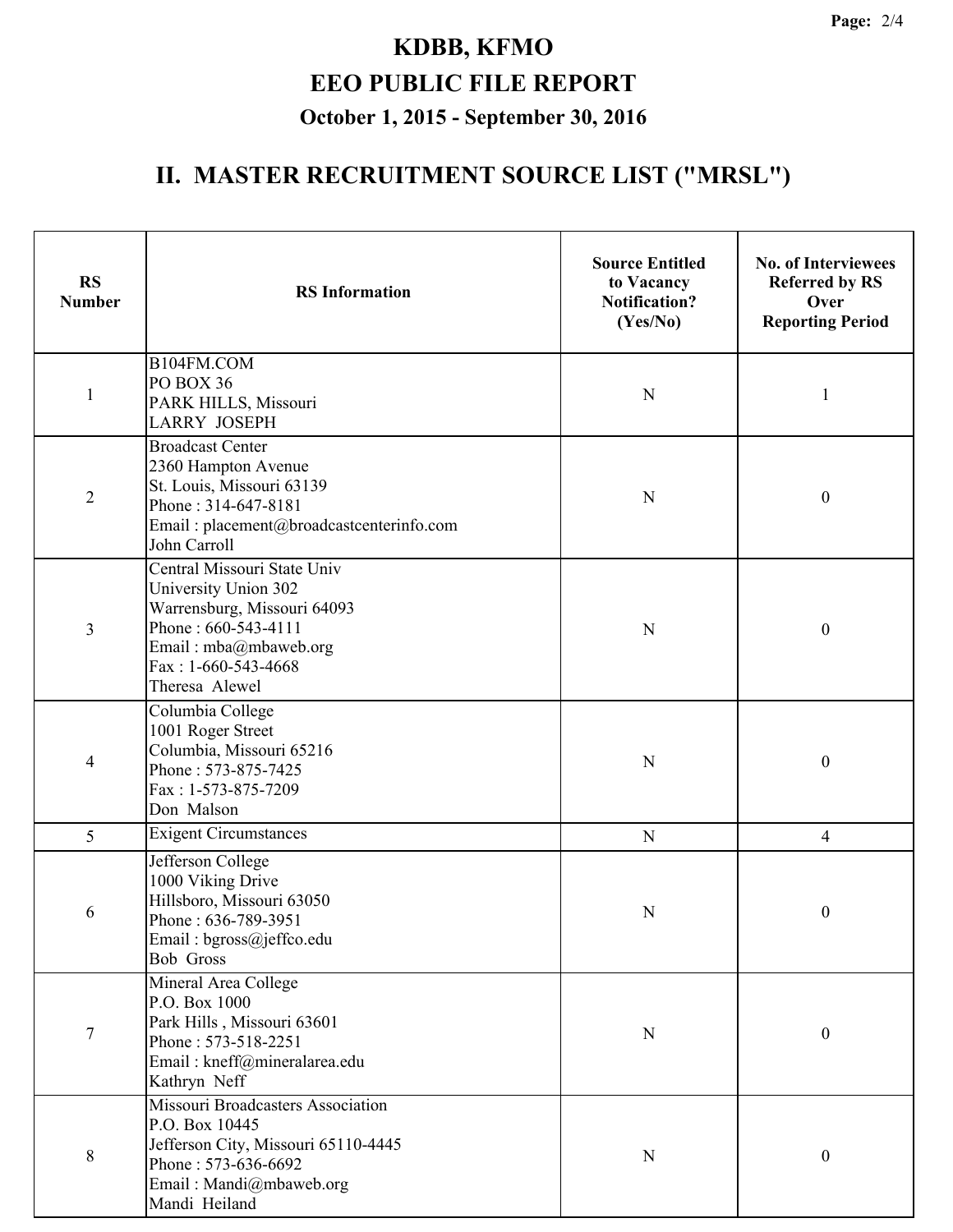#### **II. MASTER RECRUITMENT SOURCE LIST ("MRSL")**

| <b>RS</b><br><b>Number</b>                     | <b>RS</b> Information                                                                                                                                          | <b>Source Entitled</b><br>to Vacancy<br><b>Notification?</b><br>(Yes/No) | <b>No. of Interviewees</b><br><b>Referred by RS</b><br>Over<br><b>Reporting Period</b> |
|------------------------------------------------|----------------------------------------------------------------------------------------------------------------------------------------------------------------|--------------------------------------------------------------------------|----------------------------------------------------------------------------------------|
| 9                                              | <b>Unitec Career Center</b><br>7163 Raider Rd<br>Bonne Terre, Missouri 63628<br>Phone: 573-358-2271<br>Email: Lkekec@ncsd.k12.mo.us<br>Larry Kekec             | N                                                                        | $\boldsymbol{0}$                                                                       |
| 10                                             | University of Missouri - St Louis<br>One University Blvd<br>St Louis, Missouri 63121<br>Phone: 314-516-5000<br>$Fax: 1-314-516-6535$<br><b>Career Services</b> | N                                                                        | $\boldsymbol{0}$                                                                       |
| 11                                             | Webster University<br>470 E. Lockwood Avenue<br>St. Louis, Missouri 63119<br>Phone: 314-968-6982<br>Email: careercn@webster.edu<br>Ray Angle                   | N                                                                        | $\boldsymbol{0}$                                                                       |
| 12                                             | Westminister College<br>501 Westminister Ave<br>Fulton, Missouri 65251<br>Phone: 573-642-5138<br>Email: CareerSrv@westminster-mo.edu<br>Virginia Hall          | N                                                                        | $\mathbf{0}$                                                                           |
| <b>TOTAL INTERVIEWS OVER REPORTING PERIOD:</b> |                                                                                                                                                                |                                                                          | 5                                                                                      |